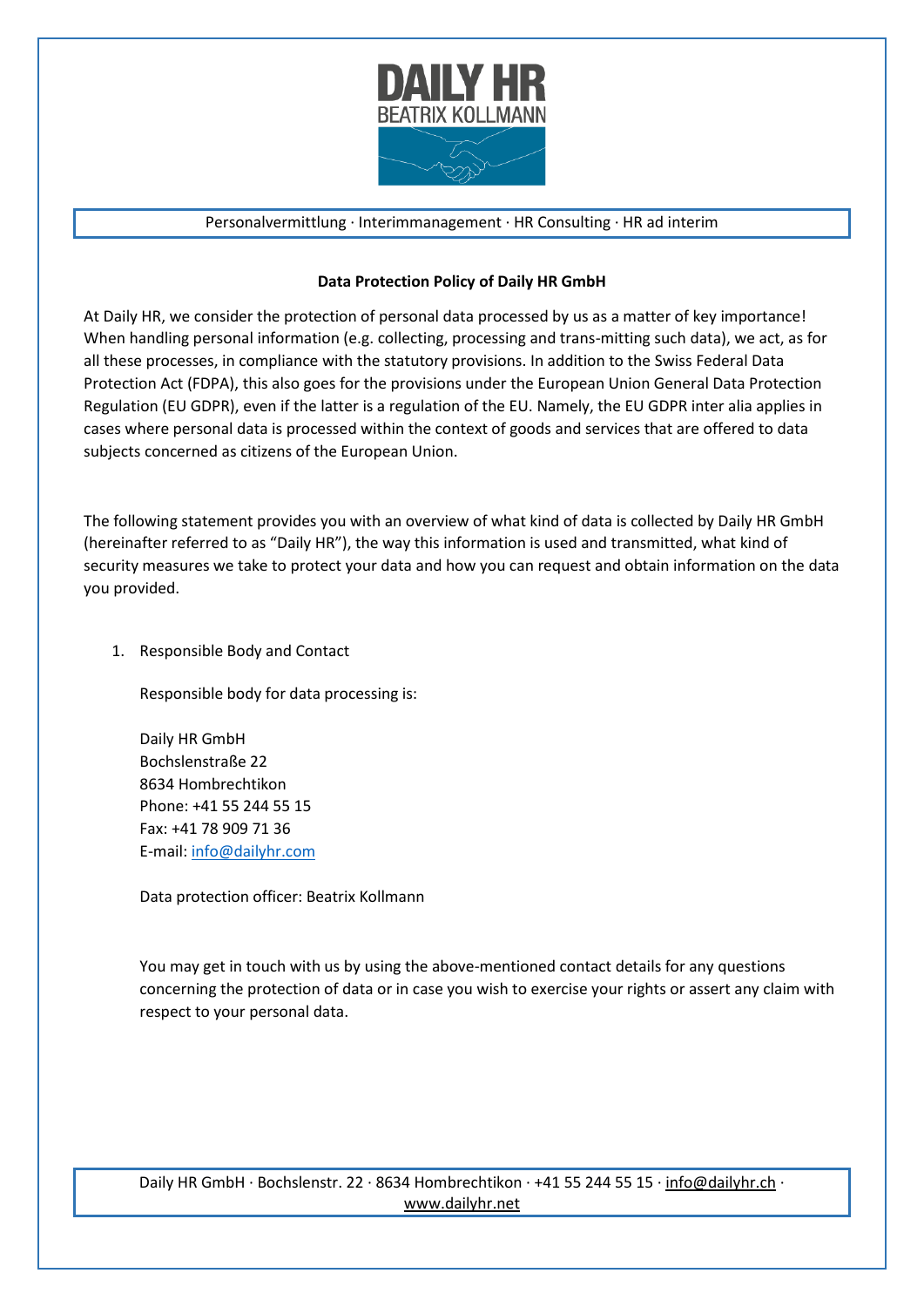

2. Encryption

For security reasons and in order to protect the transmission of data you convey to us as the operator of this online presence, our website uses SSL respectively TSL encryption. Checking the address bar of your browser will allow you to recognise an encrypted connection if the browser bar begins with "https://" and if a lock symbol is displayed there.

If the encryption of data is activated, any third party will not be able to read the information you transfer to us.

- 3. Collection of Data, Processing and Use of Personal Data
	- a) Personal Data

"Personal data" means any information relating to an identified or identifiable natural person; according to the EU GDPR, an identifiable natural person is a person who can be identified, directly or indirectly, in particular by reference to an identifier such as a name, an identification number, location data, an online identifier or to one or more factors specific to the physical, physiological, genetic, mental, economic, cultural or social identity of that natural person.

## b) Automatically Collected Data

When you visit our website [www.dailyhr.net,](http://www.dailyhr.net/) the web server will automatically generate so-called log files, on the basis of our predominantly private interest according to Article 13 (1) FDPA respectively the legitimate interests we pursue according to Article 6 (1) point (f) EU GDPR.

These data comprise information on

- Type and version of your browser,
- Operating system you use,
- Referrer URL (the site you visited before),
- IP address of the requesting computer,
- Access date and time of the server inquiry and
- File request of the client (file name and URL).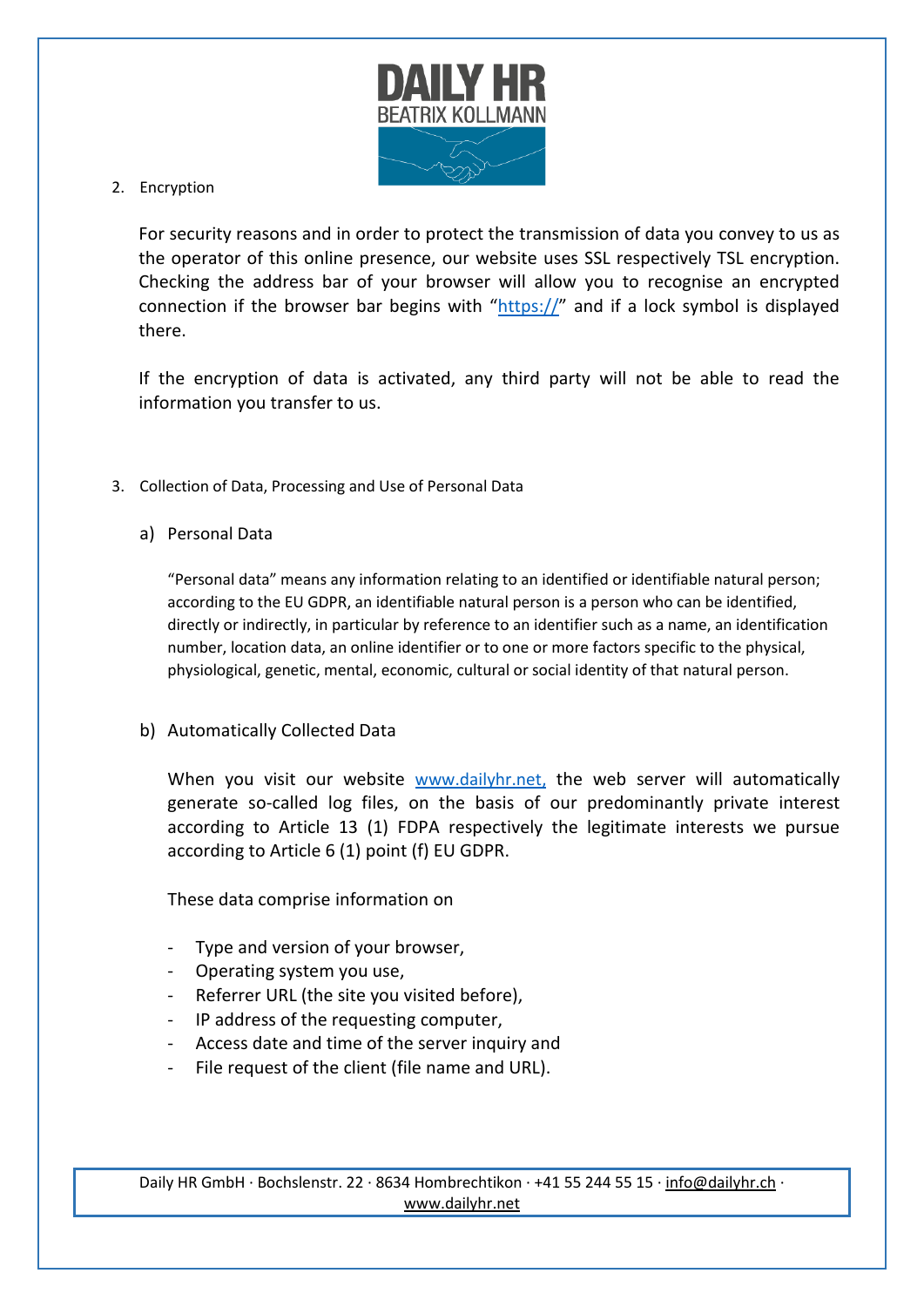

This information will be collected for the purpose of statistical evaluation and for security reasons only (e.g. in order to uncover actions of abuse or fraud) and stored for a period of 7 days. Afterwards, the data will be deleted. If for evidence purposes it is necessary to store these data for a longer period, they shall be exempt from deletion until the facts of the relevant occurrence have been finally ascertained.

c) Log-in/Registration

Basically, you can visit the websites of Daily HR without being obliged to indicate any of your personal data.

However, in case you log in or register with intent to make use of our service offers, we will collect, process and use the personal data you provided to us according to Article 13 (2) point (a) FDPA respectively Article 6 (1) point (b) EU GDPR in order to meet contractual obligations and perform our service duties.

For handling and performing this offer, we need and store the following information:

- Your complete name and/or your complete company name, including the names of the authorized representative(s) or contact person,
- Your e-mail address,
- Your mailing address,
- Billing and, if applicable, deviating delivery address and
- Your telephone number.

In case you register as a candidate/interim manager, we additionally store the following data, provided you supply them:

- Information on education and training,
- Former places of work,
- Career aspirations.

You are at any time entitled to retrieve, rectify and delete your registration data. We store the data you transmitted by registering or using the sites of Daily HR GmbH in accordance with statutory provisions. You may at any time request your data to be deleted. We will then proceed to the deletion of any of your data stored with us, exception made for that kind of information,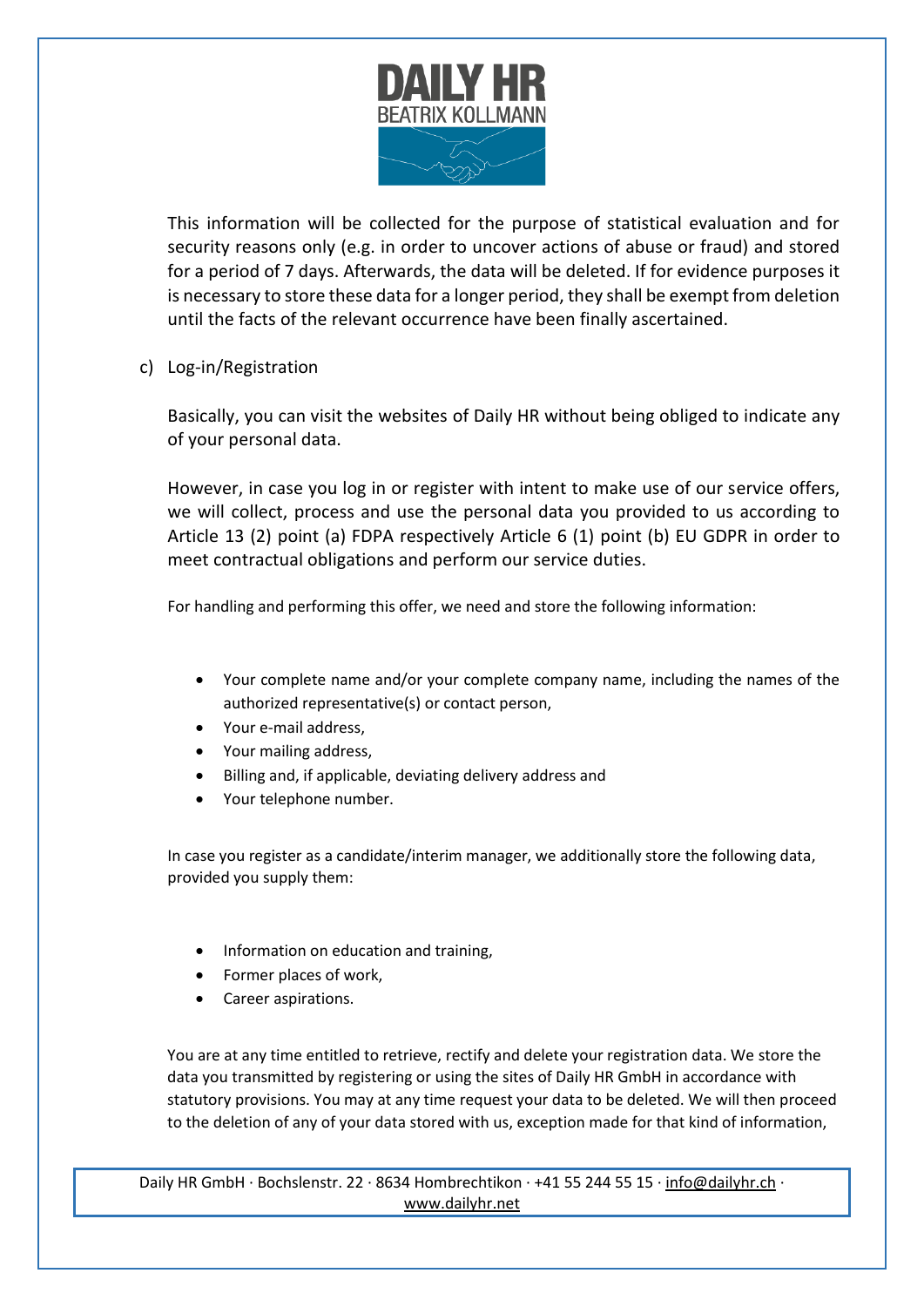

which we are legally obliged to keep. However, it will then not be possible to use our offer any longer.

#### d) Use of Contact Form

When you use our contact form, we record your e-mail address and your name on the basis of Article 13 (2) point (a) FDPA respectively Article 6 (1) point (b) EU GDPR with the objective of performing (pre-)contractual obligations or carrying out activities. The personal data, which you put at our disposal by using the contact form, are needed for the exclusive purposes of replying to your request or getting in contact with you and will be used for the technical administration related thereto.

Insofar as you have consented to the storage of your data, you are entitled to withdraw the given consent at any time, with effect for the future. In this case, your personal data will be deleted without any delay.

Your personal data will also be deleted without requiring your revocation once we have treated your request or in case you withdraw the granted consent to storage. This shall also apply if the storage of data is inadmissible for other legal reasons.

e) Contact via E-mail

You may also contact us directly by using our e-mail address [info@dailyhr.ch](mailto:info@dailyhr.ch). In this case and based on our legitimate interests according to Article 6 (1) point (f) GDPR or with the objective of performing (pre-)contractual obligations or carrying out activities pursuant to Article 13 (2) point (a) respectively Article 6 (1) point (b) GDPR, we will store your e-mail address and your message. The personal data, which you put at our disposal by using this form of contact, are needed for the exclusive purposes of replying to your request or getting in contact with you and will be used for the technical administration related thereto.

Your personal data will also be deleted without requiring your revocation once we have treated your request or in case you withdraw the granted consent to storage. This shall also apply if the storage of data is inadmissible for other legal reasons.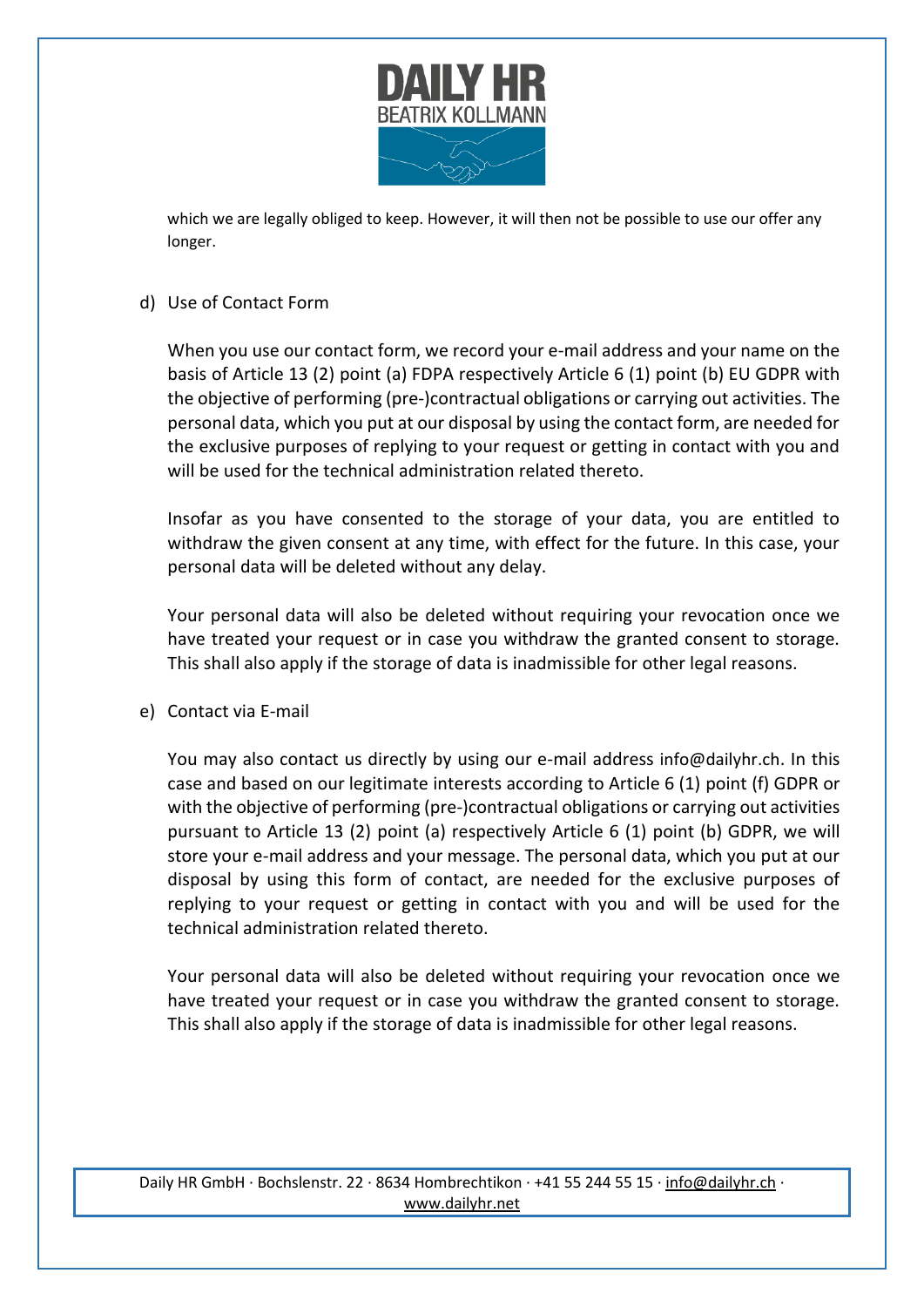

# f) Newsletter

Upon your request, we will send you information by e-mail and on a regular basis on current vacancies and other interesting topics from Daily HR's product and service portfolio. The subscription to this service is voluntary and the procedure applied is the so-called double opt-in. After subscribing, you will receive an e-mail asking you to confirm the newsletter subscription. This step is required to avoid that a third party registers by using a foreign e-mail address. In order to be able to substantiate your subscription and to comply with legal requirements, we will keep records of the time of subscription, time of confirmation and your IP address, on the basis of the predominant or legitimate interests we pursue according to Article 13 (1) FDPA respectively Article 6 (1) point (f) GDPR.

Your e-mail address, which we will store after receiving your subscription, constitutes the sole mandatory entry we require for receiving our newsletter. By subscribing to the newsletter, you grant consent to the processing of the above-mentioned data that are related to sending and receiving of e-mails. (Legal basis is Article 13 (1) FDPA respectively Article 6 (1) point (a) GDPR.

g) Google Maps

Based on our legitimate interests according to Article 13 (1) FDPA respectively Article 6 (1) point (f) EU GDPR, we make use of Google Maps for displaying interactive cards and creating directions to find us. Google Maps is a service performed by Google Inc., 1600 Amphitheatre Parkway, Mountain View, California 94043, United States of America.

When using Google Maps, information concerning the use of this website can be transmitted to Google in the United States of America, including your IP address and the (start) address you enter into the route planner when using this functionality. When you open a website of our Internet presence that contains Google Maps, your browser will set up a direct connection with the Google servers. The map content will be directly transferred from Google to your browser, which integrates the content into the website. We do not have any influence on the volume of data Google collects in that way. In any case, a transmission of the following information takes place: date and time of the relevant website visit, Internet address or URL of the visited website, IP address and (start) address entered when using the route planner. The further processing and use of these data by Google are beyond our scope of influence; therefore we cannot assume any responsibility for that.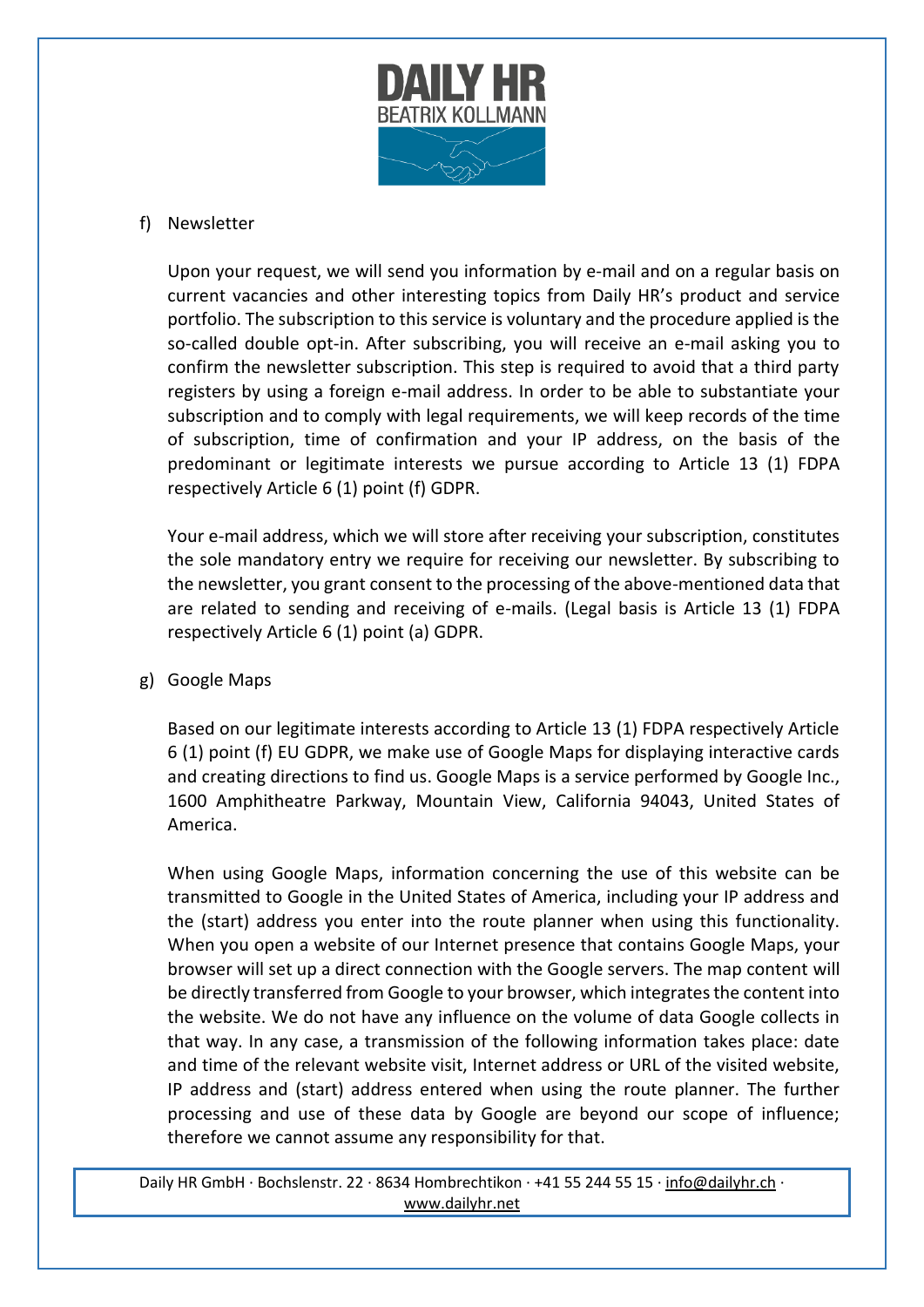

If you do not wish Google to collect, process or use data concerning your person through our Internet presence, you may deactivate JavaScript in your browser settings. However, in this case it will be impossible to use the map display.

Any information on the purpose and volume of the collected data, their further processing and use of such data by Google as well as your rights in this respect and the setting options to protect your privacy are to be found in Google's Privacy Policy in the Internet at

# [https://policies.google.com/privacy?hl=de.](https://policies.google.com/privacy?hl=de)

.

Google is certified under the Privacy Shield Agreement and thereby provides a guarantee for acting in compliance with European data protection laws. [\(https://www.privacyshield.gov/participant?id=a2zt000000001L5AAI&status=Active\)](https://www.privacyshield.gov/participant?id=a2zt000000001L5AAI&status=Active)

- 4. Transmission of Personal Data to Third Parties and Processors; Hosting
	- a) According to Article 13 (2) point (a) FDPA respectively Article 6 (1) point (b) EU GDPR, we will only transmit personal information, e.g. forward the name and address of a candidate to a customer, if this is required to perform and meet contractual obligations or if such information is needed for invoicing purposes or for collecting our fee. In addition, before forwarding data of a candidate to a customer, we will always ask the candidate by e-mail to give his/her preliminary consent thereto and we will also join the concrete job description, the name of the company and so on. Basically, the volume of data transmission is restricted to a minimum. Our contractors may only use the so transmitted information for the exclusive purpose of contractual performance.
	- b) Moreover, we proceed to the transmission of data on the basis of your express consent only, if a legal obligation to transmit data exists or on the basis of our legitimate interests (Article 13 (1) FDPA respectively Article 6 (1) points (c) and (f) EU GDPR, e.g. when commissioning contractors, web hosting companies and others.

Our website is hosted by the service provider WIX.com Luxembourg S.a.r.l., 5 Rue Guillaume Kroll, L- 1882, Luxembourg.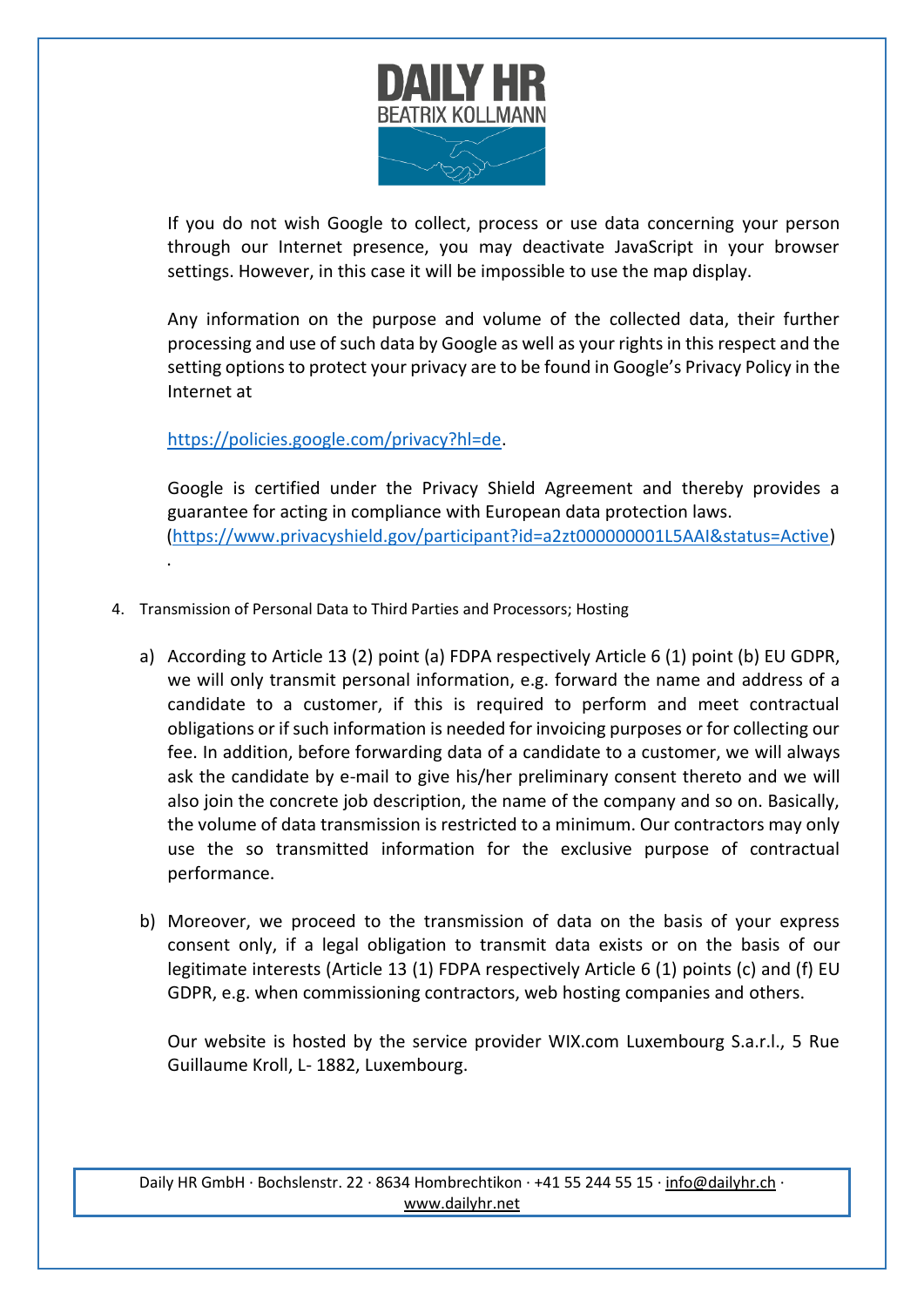

The hosting services comprise the provisioning of infrastructure and platform services, computing capacity, storage space and database services, security measures and technical maintenance works. We respectively our hosting provider process inventory data, contact data, content data, contractual data, usage data, meta and communication data of our customers, interested parties and visitors of this online service, based on our legitimate interests in the efficient and safe provision of the present online offer according to Article 13 (1) FDPA respectively Article [\(6\)](https://dejure.org/gesetze/DSGVO/6.html) (1) point (f) EU GDPR. Any processing of such data is carried out on the basis of a so-called contract data processing agreement according to Article 28 EU GDPR.

The Wix.com Data Protection Policy can be found at:

# <https://de.wix.com/about/privacy>

c) Insofar as we process data in a third country (i.e. outside the European Union (EU) or the European Economic Area (EEA)) or in case data are processed by taking advantage of the services of a third party or by disclosing and/or transmitting data to a third party, such processing of data is carried out with the exclusive intention of performing our (pre-)contractual obligations (Article 13 (2) point (b) FDPA respectively Article 6 (1) point (b) EU GDPR), on the basis of your consent, by virtue of a legal commitment or based on our legitimate interests (Article 13 (1) FDPA respectively Article 6 (1) point (f) EU GDPR). Under the proviso of legal or contractual permissions, we only process or have processed data in a third country if the particular requirements set out in Article 6 FDPA respectively Article [44](https://dejure.org/gesetze/DSGVO/44.html) et seq. EU GDPR are met. For instance, data can be processed on the basis of special guarantees like the officially recognized assessment of the level of data protection corresponding to EU standards (e.g. for the United States of America through the Privacy Shield Agreement) or the respect of officially recognized specific contractual obligations (so-called "standard contractual clauses").

## 5. Cookies

In order to make the usage of our websites in their entirety more user-friendly and efficient, Daily HR places so-called cookies on the customer's hard disk, either directly by us or by the help of third parties acting on our behalf.

A cookie is a small text file, which inter alia serves to identify information on the usage of a website. These cookies are neither able to run any programs nor can they affect your computer with viruses. They do not contain any personal information, cannot be traced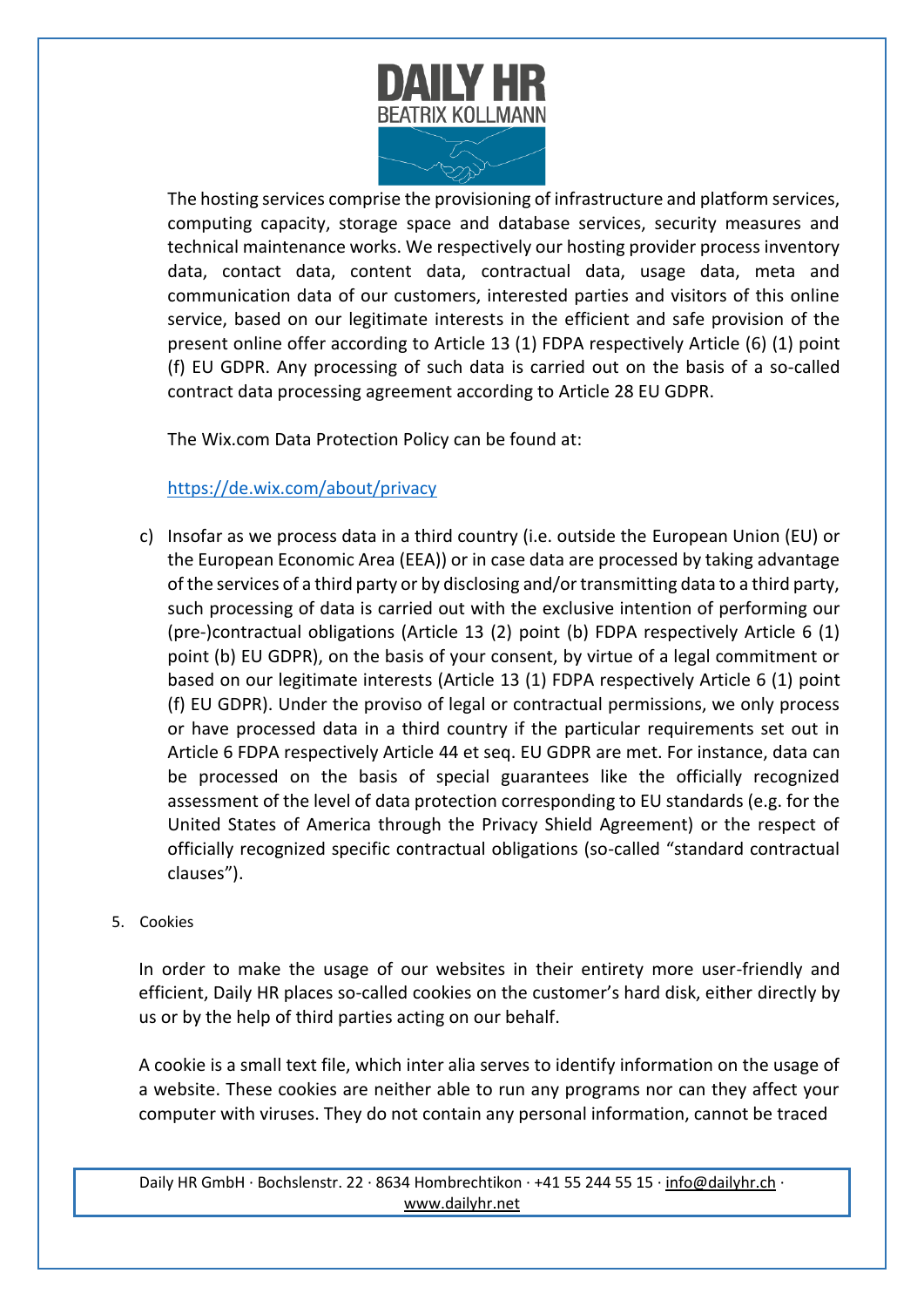

to specific persons and will automatically be deleted after two years at the latest – if not otherwise specified. Daily HR will not combine these data with other data sources.

You can use our websites even without cookies are placed. In your browser menu, you may deactivate the placement of cookies, limit their use to specific websites or adjust your browser settings in that way that you get notified as soon as a cookie is sent. You may also at any time delete cookies from the hard disk of your computer.

#### 6. Use of Social Plug-ins

On the basis of the predominant respectively legitimate interests we pursue within the meaning of Article 13 (1) FDPA respectively Article 6 (1) point (f) EU GDPR (i.e. interest in analysing, optimizing and managing our online offer in a cost-effective way), we use socalled social plug-ins ("plug-ins").

## a) XING

The XING share button, a plug-in of the social network XING, is integrated into our website. This service is provided by XING SE, Dammtorstraße 30, 20354 Hamburg, Germany.

When you open this website, your computer will, by means of your browser, connect for a short moment to the servers of XING SE ("XING") that provide the "XING share button" functionalities (in particular the computation/indication of the counter value). XING does not store any personal data from you with respect to your visit of this website. In particular, XING will not store any IP addresses. Nor will analysing the use of cookies in connection with the "XING share button" assess your user behaviour.

You can call up the current information on data protection related to the "XING share button" as well as supplementary information from the following website:

[https://www.xing.com/app/share?op=data\\_protection](https://www.xing.com/app/share?op=data_protection)

The Privacy Policy of XING SE is to be found at:

<https://privacy.xing.com/de/datenschutzerklaerung>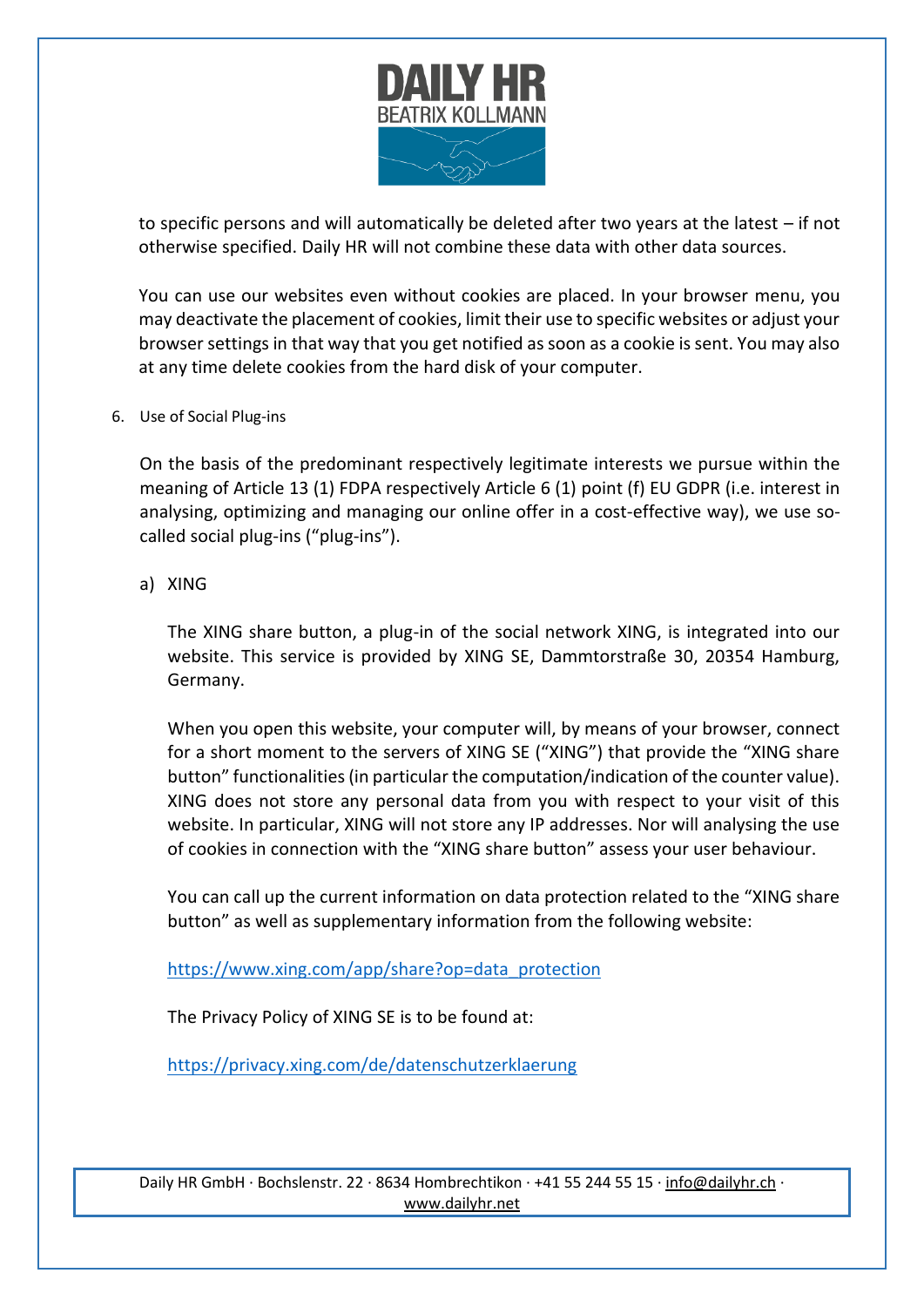

#### b) LinkedIn

Our website integrates plug-ins of the social network LinkedIn Ireland Unlimited Company, Wilton Place, Dublin 2, Ireland. The LinkedIn logo on our website allows you to identify these LinkedIn plug-ins.

An overview of the LinkedIn plug-ins can be found in the Internet at:

<https://www.linkedin.com/legal/privacy-policyn.com/plugins>

When you visit our website, your computer will set up a direct connection between your browser and the LinkedIn server by using this plug-in. LinkedIn will thus receive the information that you accessed our website with your IP address.

We wish to point out that as the owner of these sites we neither obtain knowledge of the content of the transmitted information nor of its usage by LinkedIn.

You will find more information on this topic in LinkedIn's Privacy Policy in the Internet at:

<https://www.linkedin.com/legal/privacy-policyn.com/plugins>

7. Your Rights

If you wish information concerning your rights or have other questions with respect to the topic personal data, you may contact us at any time by using the afore-mentioned contact details set out in paragraph 1.

You are entitled to enforce the following rights: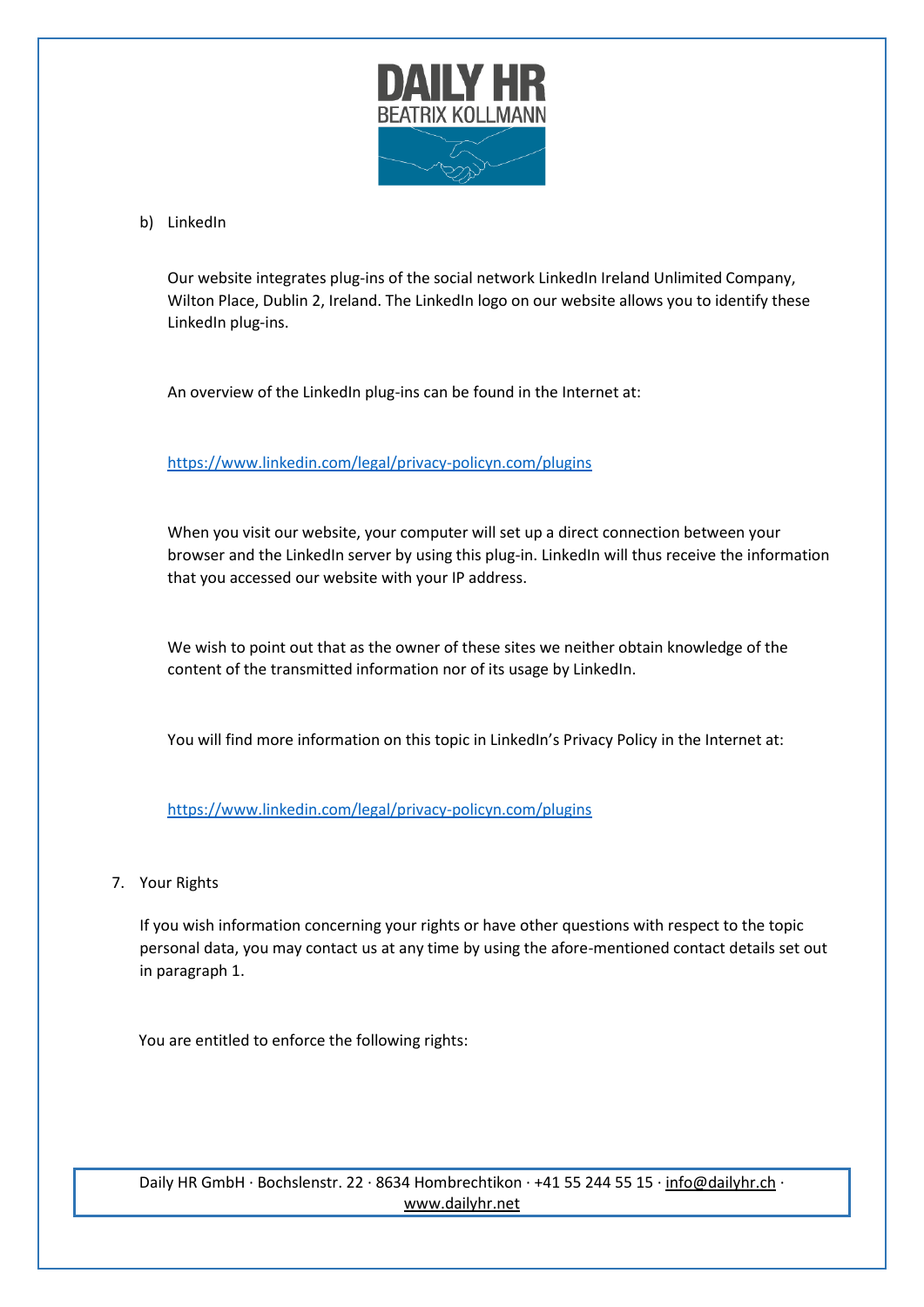

# a) Right to Information and Access of Data

You have at any time the right to claim for free information on the personal data we store in our systems concerning your person, the provenience and addressees of your data, the purpose of data processing, the scheduled duration of data storage including the right to claim for a copy of your personal data that are subject to processing (Article 8 FDPA respectively Article 15 EU GDPR).

## b) Right to Rectification

Furthermore, you dispose at any time of the right to have inaccurate personal data rectified without undue delay respectively to have incomplete personal data completed (Article 16 EU GDPR).

c) Right to Withdraw your Consent

You have the right to withdraw your consent to processing of your data at any time with effect for the future, and without a reason for withdrawal being required (Article 7 (3) EU GDPR).

## d) Right to Deletion

You are entitled to have your personal data deleted without undue delay, if these data are not required any longer for the purposes they have been collected or otherwise processed for, if you withdraw your consent to their lawful processing and no other legal grounds for storing these data exist. In case you object to the processing of your data and no other paramount interests for processing exist, your personal data will equally be deleted. Ultimately, your data will be deleted if their processing is inadmissible for other statutory reasons (Article 17 EU GDPR).

e) Right to Restriction of Processing

You are entitled to have the processing of your personal data restricted, provided you contest the accuracy of your personal data; this shall apply for a period that enables us to verify the accuracy of your data.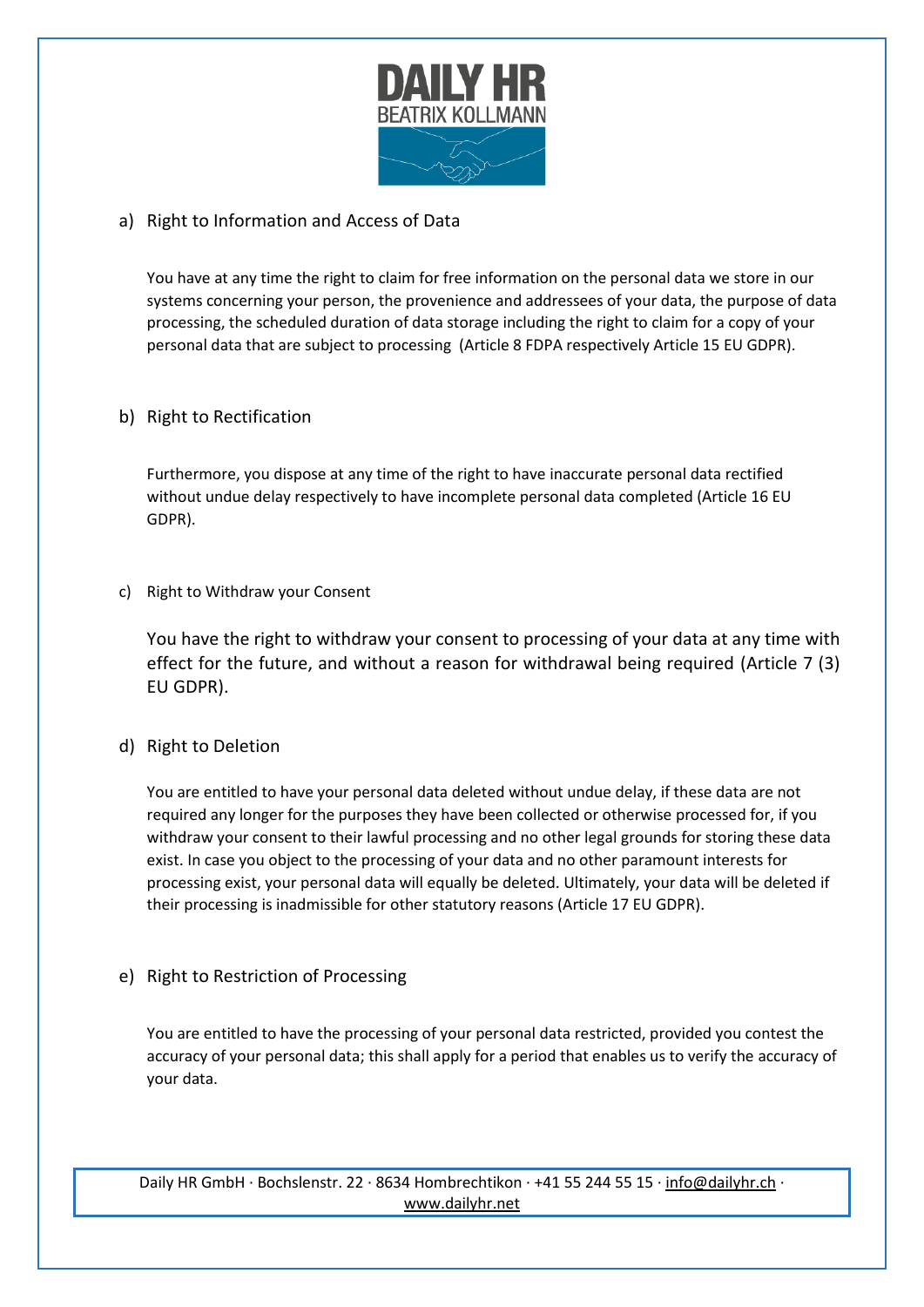

A restriction equally comes into effect in case the processing of data is though unlawful, but you decline the deletion of your personal data and claim for a restriction of use instead of data deletion; further in case that we do not need these personal data any longer for the purposes in question, but you require them in order to establish, exercise or defend legal claims; the same shall apply in case you objected to the processing of your data, but it is still unclear if legitimate grounds for a storage of these data with Daily HR exist that override your interests (Article 18 EU GDPR).

# f) Right to Data Portability

You have the right to receive the personal data that you provided us with in a structured, commonly used and machine-readable format or to transmit these data to another responsible person, insofar as the processing is consent- based and processing is carried out by automated means (Article 20 EU GDPR).

## g) Right to Object

You are entitled to object at any time to the creation of user profiles and the processing of your relevant personal data, provided that processing is based on Article 6 (1) points (e) or (f) EU DGPR. The processing of personal data shall terminate, unless no compelling legitimate grounds override your interests, rights and freedoms. If your personal data is used for direct marketing purposes, you obviously shall have the right to object at any time to the processing of your data for such marketing objectives (Article 21 EU GDPR).

## h) Right to Complain

In addition, you have the right to lodge a complaint with a supervisory authority (Article 77 EU GDPR).

## 8. Deletion of Data

We will delete your personal data without undue delay once these data are not required any longer for the purposes they have been collected or otherwise processed for; the same shall apply if you withdraw your given consent to lawful processing of your data and no other legal grounds for the storage of data exist.